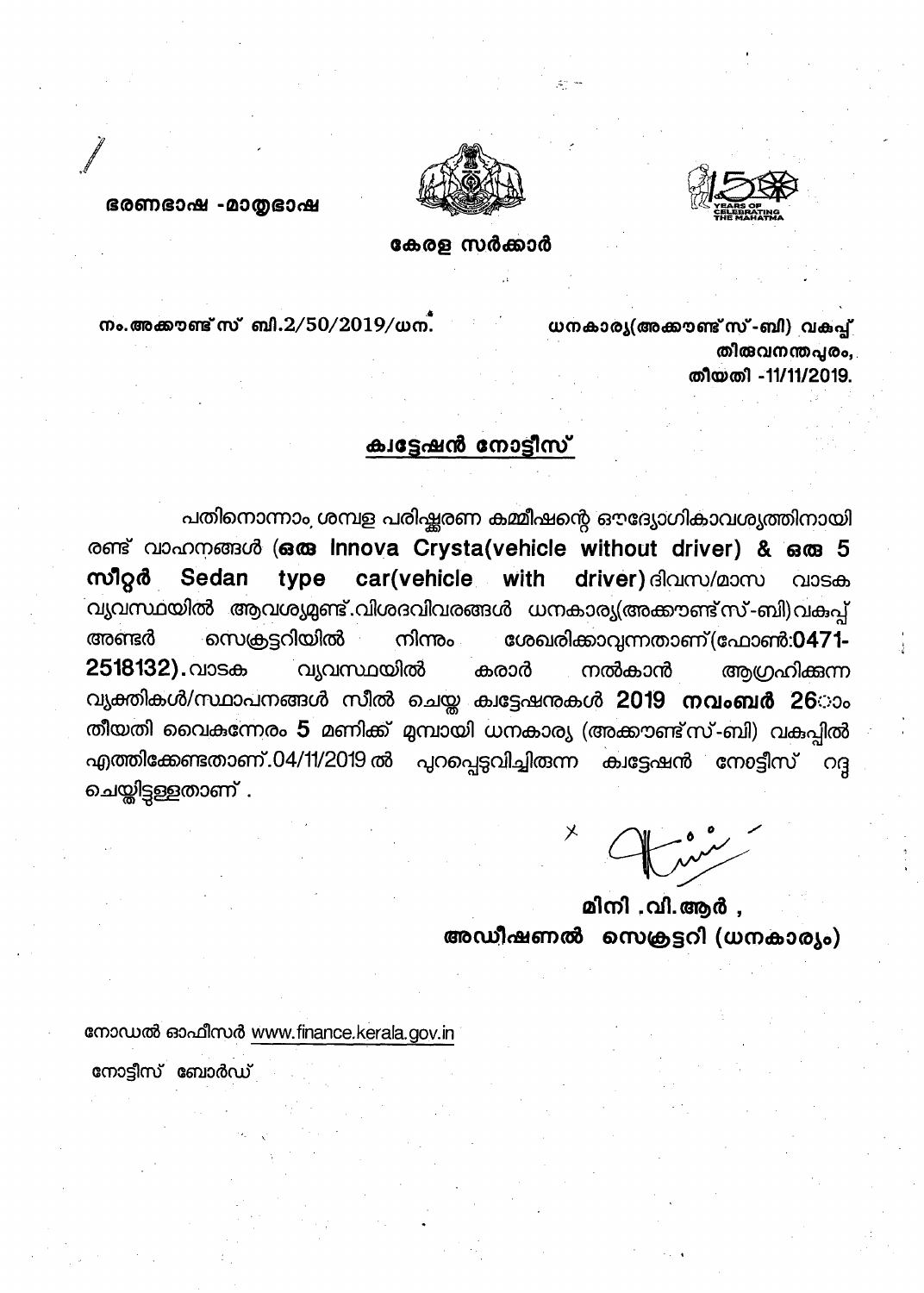## **Terms and Conditions:**

- 1. The vehicle shall be kept at the disposal of Finance Department (FD) throughout the period of contract.
- 2. The vehicle should be in good condition of 2017 model or later with valid tax, insurance, tourist taxi permit with skilled qualified drivers.
- 3. All vehicle records such as Registration Certificate, insurance, fitness certificate, pollution certificate, permit etc. shall be kept up-to-date. True copies of these records shall be submitted at the time of agreement. The contractor shall also provide sufficiently qualified drivers having a valid driving licence and drivers' badge with at least three years of driving experience and also having a mobile phone for ready contact.
- 4. The assured minimum kilometre run per month shall be 1000 Km and the excess beyond the assured minimum will be paid at the rate fixed by Government from time to time or the quoted rate whichever is less.
- 5. The rate quoted by the service provider should be inclusive of rent, parking fee, fuel cost, maintenance, driver remuneration, batha, rates for other consumables of vehicle and any other incidental expenses.
- 6. The contract period will be <sup>11</sup> (Eleven) months from the date of execution of the agreement. However, Government in Finance Department reserves the right to extend the contract period for another six months or one year on the same terms and conditions.

*i*

- 7. The vehicle along with driver should be provided on 24x7 basis and shall not be used for any other purpose during the period of contract.
- 8. No advance payment will be made to the contractor under any circumstances and the payment will be made on a monthly basis on presentation of Bill after statutory recoveries along with necessary certificate of usage.
- 9. The monthly rent as agreed upon by both the parties i.e. Additional Secretary (Accounts), Finance Department as the  $1<sup>st</sup>$  party and vehicle owner/hired agency/service provider as the  $2<sup>nd</sup>$  party at the time of signing of contract will be fixed and will not be subject to any change due to agency/service provider during the entire period of contract.
- 10.The service provider will bear all expenses incurred on fuel, insurance, payment of service tax or any other tax as levied by Government from time to time on the service provider, updating of documents, paying challans or any other legal dispute, service & maintenance related to that vehicle, breakdown ofvehicle, arranging substitute vehicle or driver or both etc. and any other daily expenses of the driver.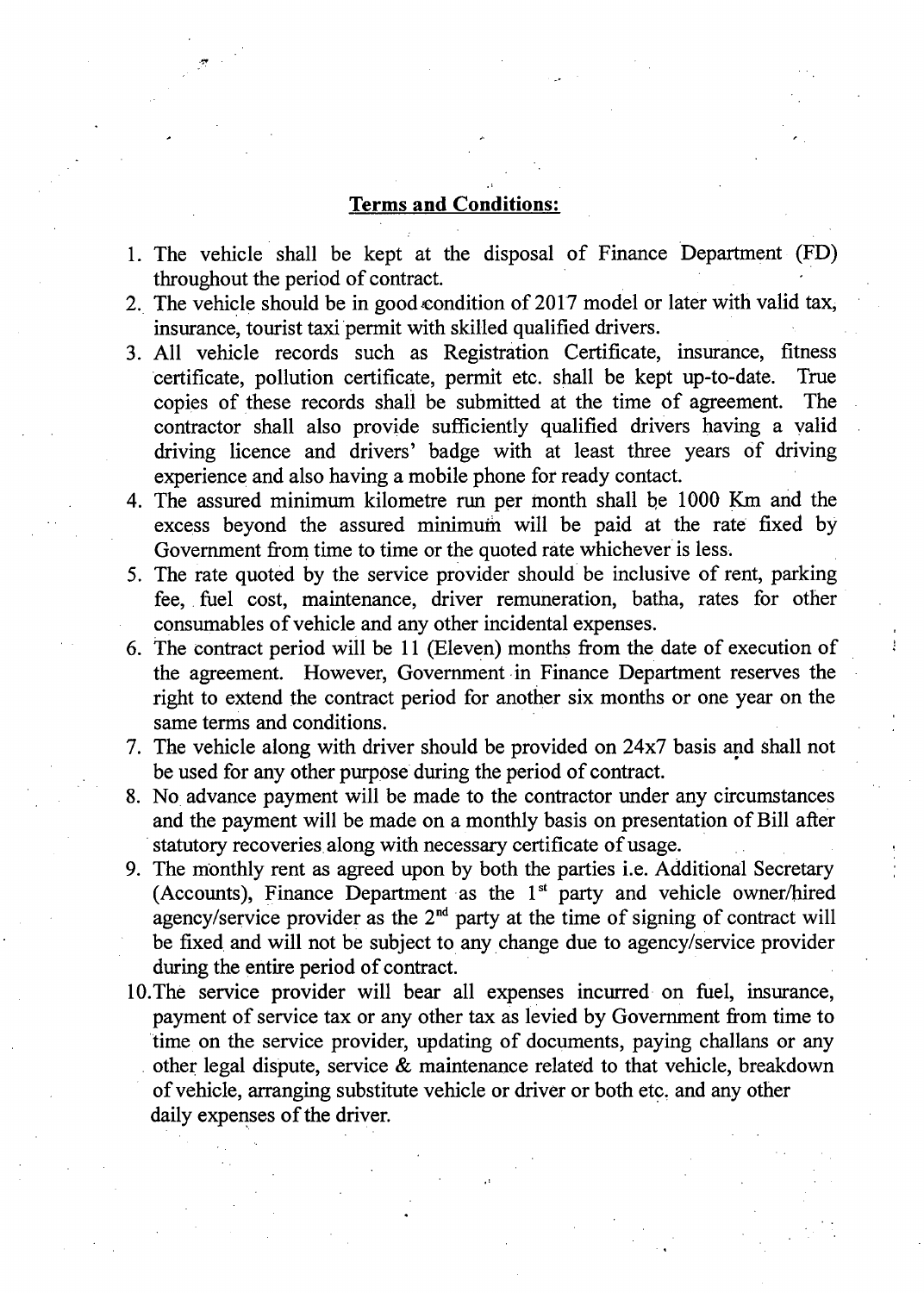- 11.The driver will maintain the log book with him and record the data strictly in the prescribed format and will obtain the verification signature from the travelling Government official at the time of completion ofjourney. The log book will be produced to Finance Department every week.
- 12. The service provider will have the responsibility to keep and maintain all the requisite documents related to the vehicle & driver in the vehicle itself and update the same during the period of contract in accordance with the laws/acts as enacted or amended by the legal authorities time to time.
- 13.The service provider will ensure that the vehicle is maintained at the highest level of cleanliness, neatness and dust free from the exterior as well as the interiors of the vehicle. All the fixtures and facilities like AC/heaters/stereo/speakers/perfiime/lights/ fan/switches will always be kept in perfect condition and must be ready  $\&$  available for running as and when needed.
- 14.It will be the responsibility of the Contractor to ensure that the driver possesses a valid driving license and has got at least 3 years experience in driving the class of vehicle. The Contractor will also be responsible for any penalty imposed on the driver due to violation of the traffic rules.
- 15.The driver must be polite, courteous with etiquettes and manners. The driver should be in practice to strictly follow the traffic rules and should produce all necessary documents to police/traffic police/transport authorities on their demand. The driver also should obey the instructions of the Finance Department officials/guests during their travelling.

**;**

- 16.The driver along with the vehicle must report to duty in time as instructed by the Department officials.
- 17.Finance Department shall not be responsible for any damage to the vehicle in case of an accident or otherwise, theft of vehicle/parts and accessories therein. Similarly, FD shall not be responsible for any third party claims. This office will also not be responsible for any challan and disobeying of Traffic Rules caused by the driver.
- 18. In case of any service/breakdown of the vehicle or unavailability of driver, the service provider, in the shortest of time, will arrange to send the substitute vehicle or substitute driver or both as the case may be without any loss of time.
- 19.The expenses incurred in arranging substitute vehicle or driver or both, if arranged by FD from any other alternate source, agency at any time, either in case of breakdown of vehicle/services or not reporting of vehicle/driver to FD in time, will be entirely borne by the service provider.